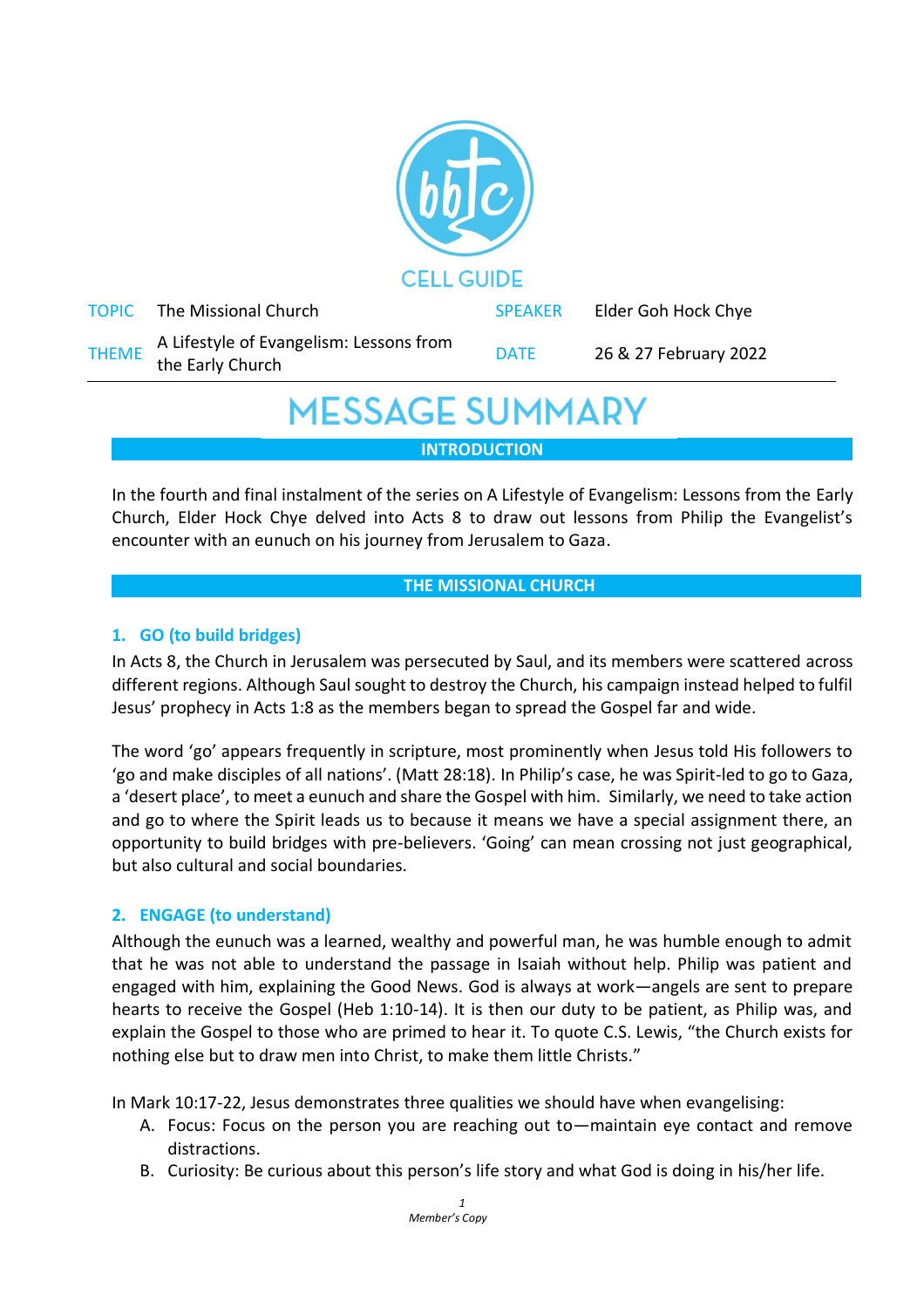C. Insight: Trust the Holy Spirit to give us insight, and to recognise and know the right questions to ask.

#### **3. SHARE (from the heart, appropriately)**

We should always be prepared to give an answer to everyone who asks us about our faith (1 Pet 3:15). The goal is not to simply 'win converts', but to take the initiative to share Christ in the power of the Holy Spirit and leave the results to God. In Philip's case, he explained to the eunuch how all scripture points to Jesus. The eunuch eventually became a missionary in Ethiopia, as foretold in the Scripture (Ps 68:31).

There are three things we can share with our oikos:

- A. God-stories: We can share stories of how God has come through for us in our own lives— God may use our stories to touch others.
- B. Scripture: Like Philip, we should seek to deepen our understanding of the Scripture in order to better explain it to others.
- C. Gospel: Like Philip, we can share the Gospel with others. There are tools like godtoolsapp.com, Jesus Film app, Fallingplates.com, as well as opportunities like Digital Day outreach, RED project, and New life box that we can leverage on.

#### **CONCLUSION**

Everyone is on a spiritual journey. Do not give up on sharing—continue to proclaim the Good News, relate to pre-believing oikos personally and sincerely, and trust God to usher them into the Kingdom in time to come.